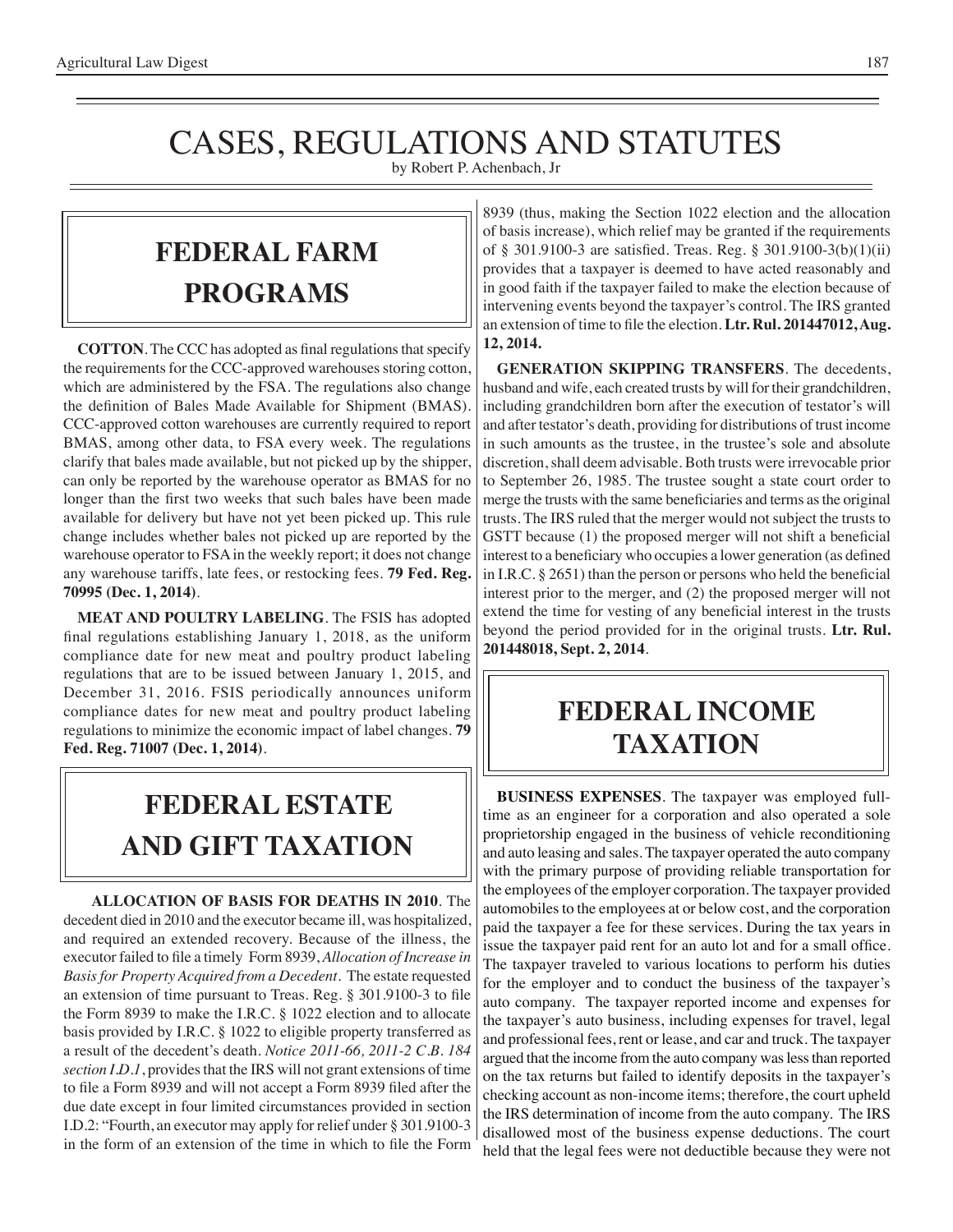related to the taxpayer's business activities. Although some travel expenses were shown to be related to the taxpayer's engineer employment, those expenses were reimbursed by the employer. The taxpayer failed to provide substantial evidence that other travel expenses were related to the auto company activities and the court upheld the IRS disallowance of those travel deductions. The deductions for rent expenses were allowed only to the extent the taxpayer provided cancelled checks made out to the landlord. **Safakish v. Comm'r, T.C. Memo. 2014-242**.

**CAPITAL GAIN**. The taxpayer solely owned a corporation which planned to build a luxury condominium tower on land owned by another corporation. The two corporations entered into a contract to sell the land to the taxpayer's corporation. The taxpayer began development of the construction and pre-sold several units but the landowner terminated the land sales contract. The taxpayer filed suit for specific performance of the contract and won a judgment in state court. During the appeal process, the taxpayer sold the taxpayer's right to purchase the property under the judgment. The taxpayer claimed the proceeds of the sale as capital gains but the IRS allowed the income only as ordinary income. The Tax Court agreed with the IRS and ruled that the land was the property sold by the taxpayer and the land was inventory to the taxpayer who was in the business of buying and selling property. The appellate court reversed, holding that the taxpayer did not sell the land but only the right to purchase the land under the judgment; therefore, the taxpayer realized long-term capital gain on an asset, the right to purchase the property, which arose under the contract entered into more than two years before the judgment and subsequent sale. **Long v. Comm'r, 2014-2 U.S. Tax Cas. (CCH) ¶ 50,510 (11th Cir. 2014),** *rev'g***, T.C. Memo. 2013-233**.

#### **CORPORATIONS**.

 CHECK-THE-BOX ELECTION. The taxpayer was a foreign entity eligible to be treated as a disregarded entity for U.S. income tax purposes. However, the taxpayer failed to timely file Form 8832, *Entity Classification Election* electing to treat the taxpayer as a disregarded entity for federal tax purposes. The IRS granted an extension of time to file the election. **Ltr. Rul. 201447017, July 25, 2014; Ltr. Rul. 201448006, Aug. 19, 2014**.

The taxpayer argued that payments made to LLCs were not reportable payments under I.R.C. § 6041 because the LLCs were exempt payees. Therefore, the taxpayer claimed that no backup withholding was required with respect to the LLC-payees under I.R.C. § 3406. The taxpayer did not produce any documentation that the LLCs have elected to be classified as corporations for federal tax purposes. All persons engaged in a trade or business who, in the course of that trade or business, make payments of \$600 or more to another person are required to report the payments to the IRS. I.R.C. § 6041(a), unless an exemption under Treas. Reg. § 1.6041-3 applies. Returns of information are not required under I.R.C. § 6041 for payments made to a "corporation described in § 1.6049-4(c)(1)(ii)(A)." Treas. Reg. § 1.6041-3(p)(1). In a Chief Counsel Advice letter, the IRS ruled that, because there was no evidence that the LLC payees filed Form 8832 to be taxed as corporations, the taxpayer was required to report payments to the LLCs. **CCA 201447025, June 19, 2014**.

**DEPRECIATION**. The taxpayer was a corporation which timely filed consolidated federal income tax returns for two years. Taxpayer did not claim the additional first year depreciation deduction under I.R.C.  $\S\S 168(k)(1)$  or  $(k)(5)$  for all classes of qualified property placed in service during the two tax years. However, the taxpayer inadvertently failed to attach the election statement not to deduct the additional first year depreciation for such property to the consolidated federal income tax returns for either year. The IRS granted the taxpayer an extension of time to file an amended return with the statement making the election out of the additional first-year depreciation. **Ltr. Rul. 201447010, Aug. 13, 2014**.

The taxpayer was the sole shareholder of a corporation which elected to be taxed as a disregarded entity. The taxpayer hired a professional tax return preparer to prepare and file the taxpayer's individual tax return. The preparer advised the taxpayer to claim the additional first year depreciation deduction under I.R.C. §§  $168(k)(1)$  or  $(k)(5)$  for all classes of qualified property placed in service during the tax year. However, the taxpayer decided later that it would have been better not to deduct the additional first year depreciation. The taxpayer claimed that the tax return preparer did not fully discuss all the federal and state tax ramifications of the failure to elect out of the additional first year depreciation. The IRS granted the taxpayer an extension of time to file an amended return with the election out of the additional first-year depreciation. **Ltr. Rul. 201448003, Aug. 28, 2014**.

**DOMESTIC PRODUCTION DEDUCTION**. The taxpayer was a corporation which computes its taxable income on the basis of a 52-53 week taxable year ending on the last Saturday in Dec. The taxpayer's taxable year for 2014 began on December 29, 2013, and ends on December 27, 2014. The taxpayer's taxable year for 2015 will begin December 28, 2014, and end on December 26, 2015. The taxpayer's taxable year for 2016 will begin on December 27, 2015, and end on December 31, 2016. The taxpayer's taxable year for 2017 will begin on January 1, 2017, and end on December 30, 2017. Thus, the taxpayer's 2017 taxable year literally does not include December 31, and thus, absent a special rule, there is potentially no calendar year that ends during the 2017 taxable year. I.R.C. § 199(b)(2) provides that the amount of the deduction allowable under section 199(a) for any taxable year shall not exceed 50 percent of the W-2 wages of the taxpayer for the taxable year. I.R.C. § 199(b)(2) (A) provides that the term "W-2 wages" means, with respect to any person for any taxable year of such person, the sum of the amounts described in I.R.C.  $\S$  6051(a)(3) and (8) paid by such person with respect to employment of employees by such person during the calendar year ending during such taxable year. I.R.C.  $\S$  441(f)(2)(A) provides that in any case in which the effective date or the applicability of any provision of the Code is expressed in terms of taxable years beginning, including, or ending with reference to a specified date which is the first or last day of a month, a taxable year described in I.R.C.  $\S$  441(f)(1) shall be treated as beginning with the first day of the calendar month beginning nearest to the first day of such taxable year, or as ending with the last day of the calendar month ending nearest to the last day of such taxable year. The IRS ruled that